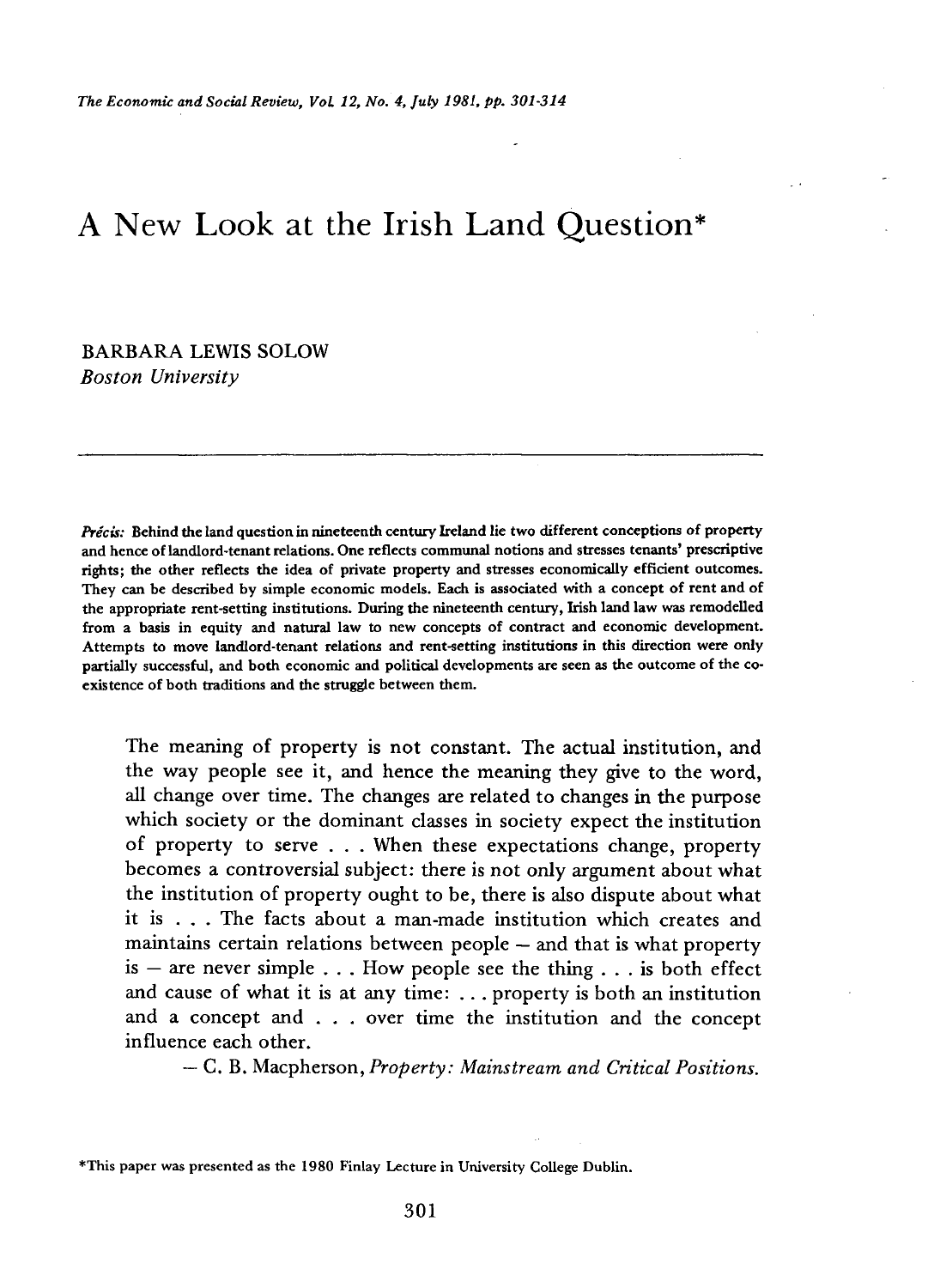### THE ECONOMIC AND SOCIAL REVIEW

"The potatoes might be better. The grass too. And the cattle. Only the Hodnetts might be worse."

— Daniel Corkery, *Rock of the Mass.* 

 $\mathbf I$ 

The notion that Ireland was poor because defects in land tenure arrangements constrained capital investment in agriculture was a dominant idea<br>in the nineteenth century. Modern scholarship has criticized both the logic of The notion that Ireland was poor because defects in land tenure arrangein the nineteenth century. Modern scholarship has criticised both the logic of the proposition and the empirical assumptions on which it is based. As a result, the role of land tenure in Irish history has faded from the economic literature, while continuing to play a central role in political and social history. In what follows I shall argue for re-establishing the economic importance of tenure arrangements by posing the issue in a different way from the traditional hypothesis.

The land tenure hypothesis turned on the issue of property rights. One of the clearest statements came long after the issue was moot (Pigou, 1962, pp 174-175):

The extent to which the actual owners of durable instruments leave the work of maintaining and improving them to temporary occupiers varies, of course, in different industries . . . there can be no doubt that over a wide field some part of the investment designed to improve durable instruments of production is often made by persons other than their owners. Whenever this happens, some divergence between the private and the social net product of this investment is liable to occur, and is larger or smaller in extent according to the terms of the contract between the lessor and lessee.

If neither the legal code, custom, nor contracting arrangements evolve to close the gap between private and social net product, a prima facie case can be made for government intervention in the form of compensation payments. However, the importance of the gap would depend on the actual institutions of the economy. In nineteenth century Ireland, landlords did invest in their property. It is important not to exaggerate the extent of their investment, but its existence is known from testimony, from estate records, and from data on government loans to landlords. For example, landlords often supplied building materials to tenants, and they contracted to forgo rent for tenant reclamation of waste. The picture of a landlord class that stood ready promptly to raise rents and evict tenants has been challenged by data that suggest that rents were sticky and lagging, remaining in many cases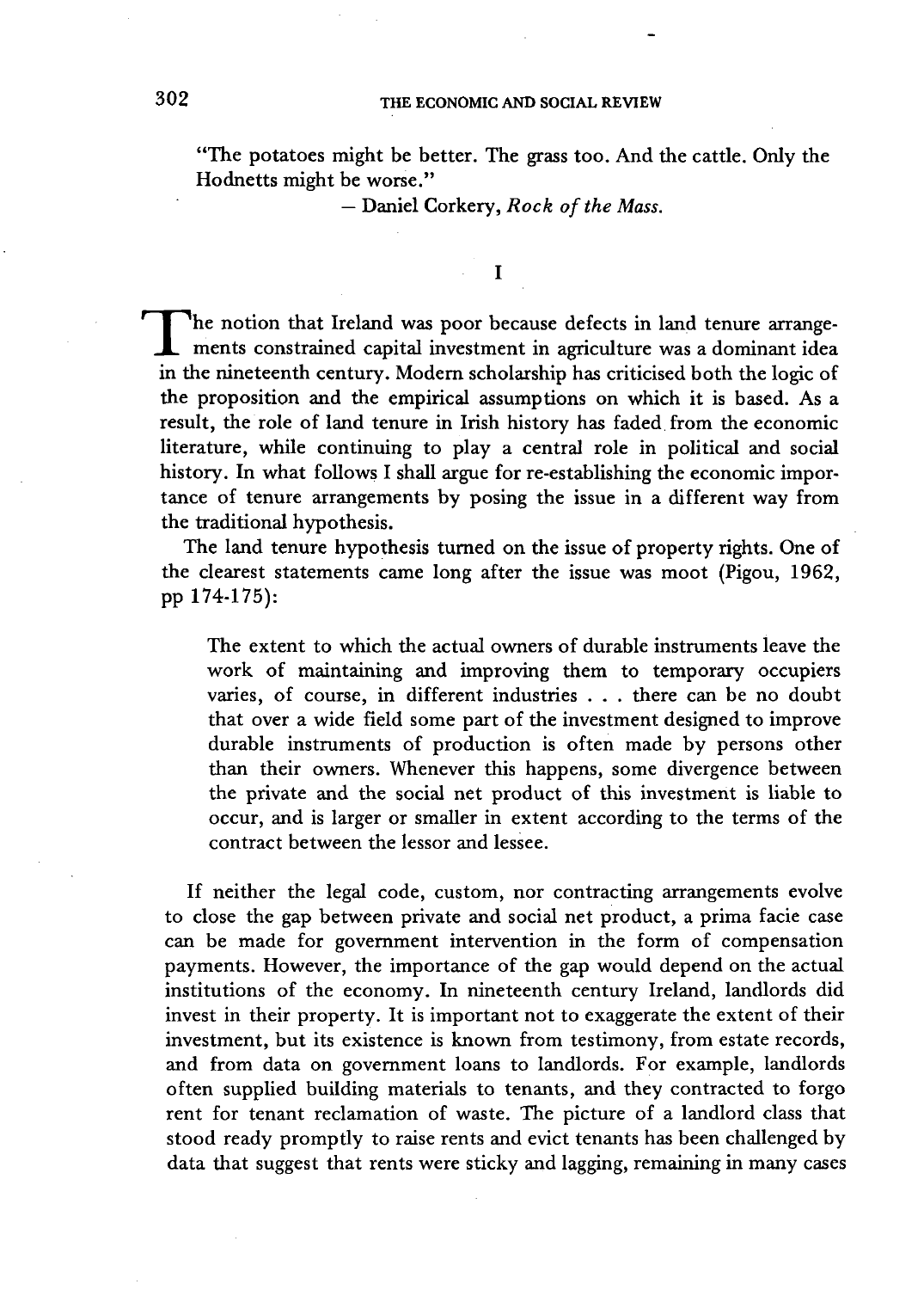unchanged for long periods in the face of rising land values. The granting of abatements and the accumulation of arrears were not unusual. Eviction rates in post-Famine Ireland were very low, and indeed eviction was quite difficult for landlords to achieve. What look like precarious tenancies on very short terms were regarded by many tenants as virtually hereditary and on that account often preferred to leases: these tenants felt secure. Those who suffered eviction were often impoverished small holders, and it is difficult to visualise what investment they may have made on their few acres that their landlords were expropriating. For these and other reasons, modern writers have tended to doubt the validity of the land tenure story and to dismiss it as an important explanatory variable in economic history. The picture that has emerged even contains elements of tenants "exploiting" landlords — rents sticky, evictions difficult, consolidation thwarted (Solow,  $1971$ ).<sup>1</sup>

Divergence between private and social rates of return leading to suboptimal investment was not the language of the tenant movement. It was the sense that legislators, statesmen, economists and others made of tenant demands. The tenant slogans of Fixity of Tenure, Fair Rent, Free Sale, certainly required clarification. The justification offered was vague and confused, involving ill-defined concepts like co-proprietorship, appeals to spurious historical notions, and a romantic mishmash about Celts. But, I shall argue, that the correct interpretation of the tenant demands is not about divided property rights between owner and tenant as, for example, formulated by Pigou, but rather concerns a different concept of property altogether, and the issue between landlord and tenant in Ireland was whether property was to be thought of as private or as in some sense communal. From these two conceptions of property flow two different ways of allocating resources in an economy and two different conceptions of landlordtenant relations, and the opposition between them helps explain economic and political developments in Ireland in the nineteenth century.

 $II$ 

The consequences of private and communal property arrangements have been captured in a simple model, familiar to economists for a long time. Recently Cohen and Weitzman (1975) have extended the model in an important way and I shall follow their exposition.

Suppose there are a lot of ponds across the landscape where people can

**<sup>1.</sup> In citing my own arguments against the land tenure hypothesis, I by no means wish to take exclusive credit for its decline.**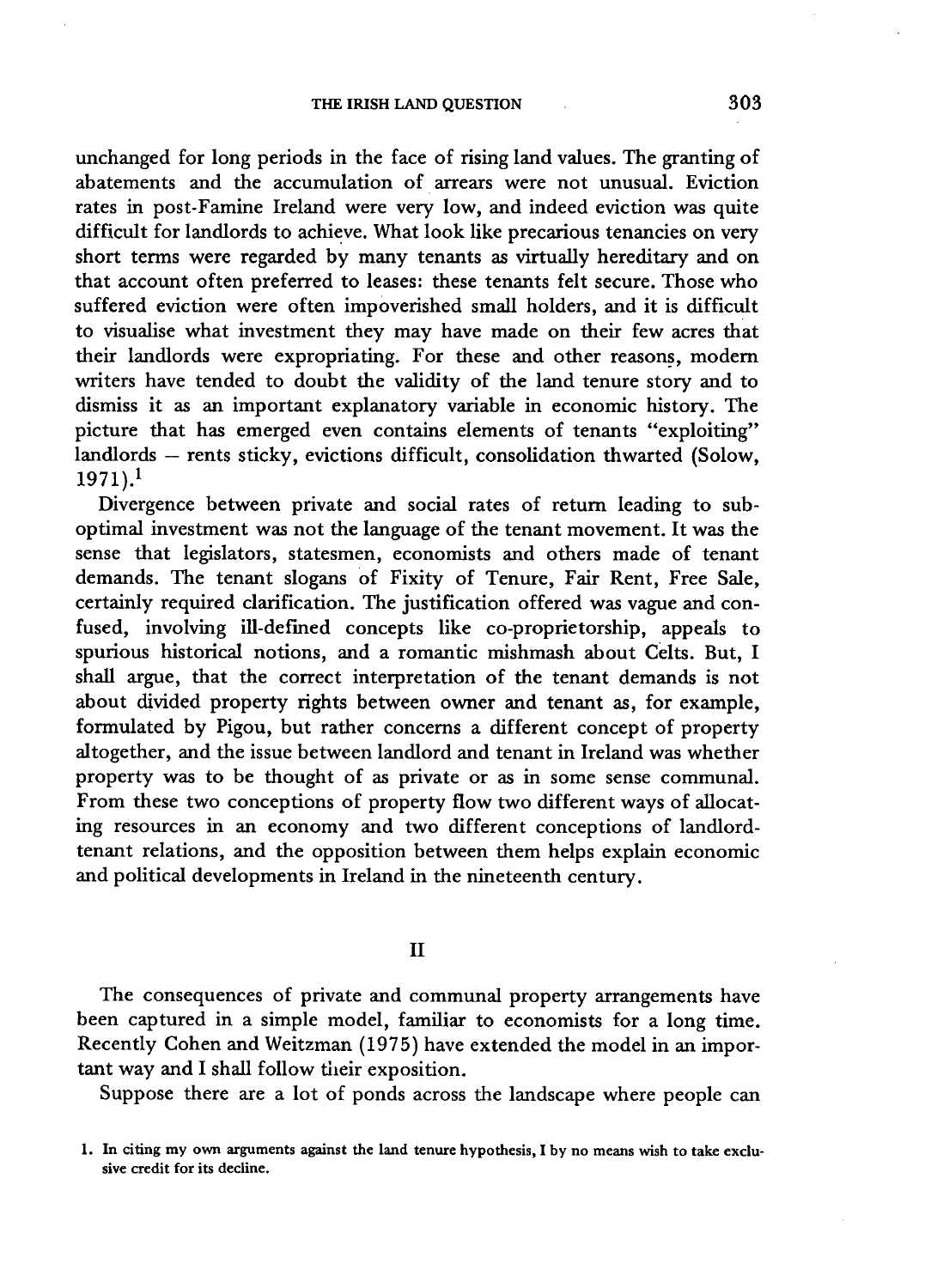fish. The more people fishing in a pond, the greater the total catch, but the more people the fewer fish per person. In a world of communal ownership, no single individual or group of individuals has the right to exclude others from fishing in the ponds. Access to commonly-owned property is open to all. If there are many ponds, fishermen will distribute themselves according to the return they can get. If there is a prevailing rate of return in the area, say of  $x$  fish per fisherman, people will avoid ponds with a return lower than  $x$  and crowd on to ponds with return higher than  $x$ , and equilibrium will occur when the average return is  $x$  in every pond.

In contrast to the communal idea; an economic system based on private property recognises certain people as owning the pond and having the right to determine its use, and access to it or labour to work it are bought and sold in the market. The pond-owner will maximise profits either by renting out access at a competitive rent or by hiring an optimal number of fishermen at the going wage rate. In one case, land is hiring labour, in the other, labour is hiring land, but the resulting allocation of resources will be the same either way. Given the wage that prevails, the pond-owner will hire workers until total revenue minus total cost (number of workers times wage rate) is at a maximum, and this will be where the marginal revenue product of fishermen equals the wage rate. The pond-owner will now receive the difference between total revenue and total cost as profit or rent.

What are the characteristics of the two models? In the first, the fishermen consume all the catch. They may have to pay someone for a fishing license, a set fee, but that is all. With the appearance of pond-owners, there is now a surplus which goes to the owners. They may accumulate it or spend it on other things. There will be a demand for goods besides fish, and former fishermen will be hired to produce them. A second characteristic is that the private case is efficient and the communal case is not: efficient in the sense that a reallocation of fishermen among ponds would give a greater total catch in the former than in the latter. For maximum total output, marginal products on every pond must be equal everywhere, not average products, and this result is brought about by the profit-maximising activities of pondowners. Under average product equalisation, fishermen will overcrowd the better-stocked ponds and drive the marginal product down below that of the poorer properties. Privatisation ensures an efficient distribution of fishermen and a higher total product.

What happens on an individual pond mirrors the whole economy. If the change from communal to private property occurs at a given moment, the owner will find that he can maximise profits by getting rid of all those fishermen whose marginal revenue product is less than the wage rate. His profit arises from setting them equal. So a change to private property means "get rid of fishermen." The excess will have to move off the land, to other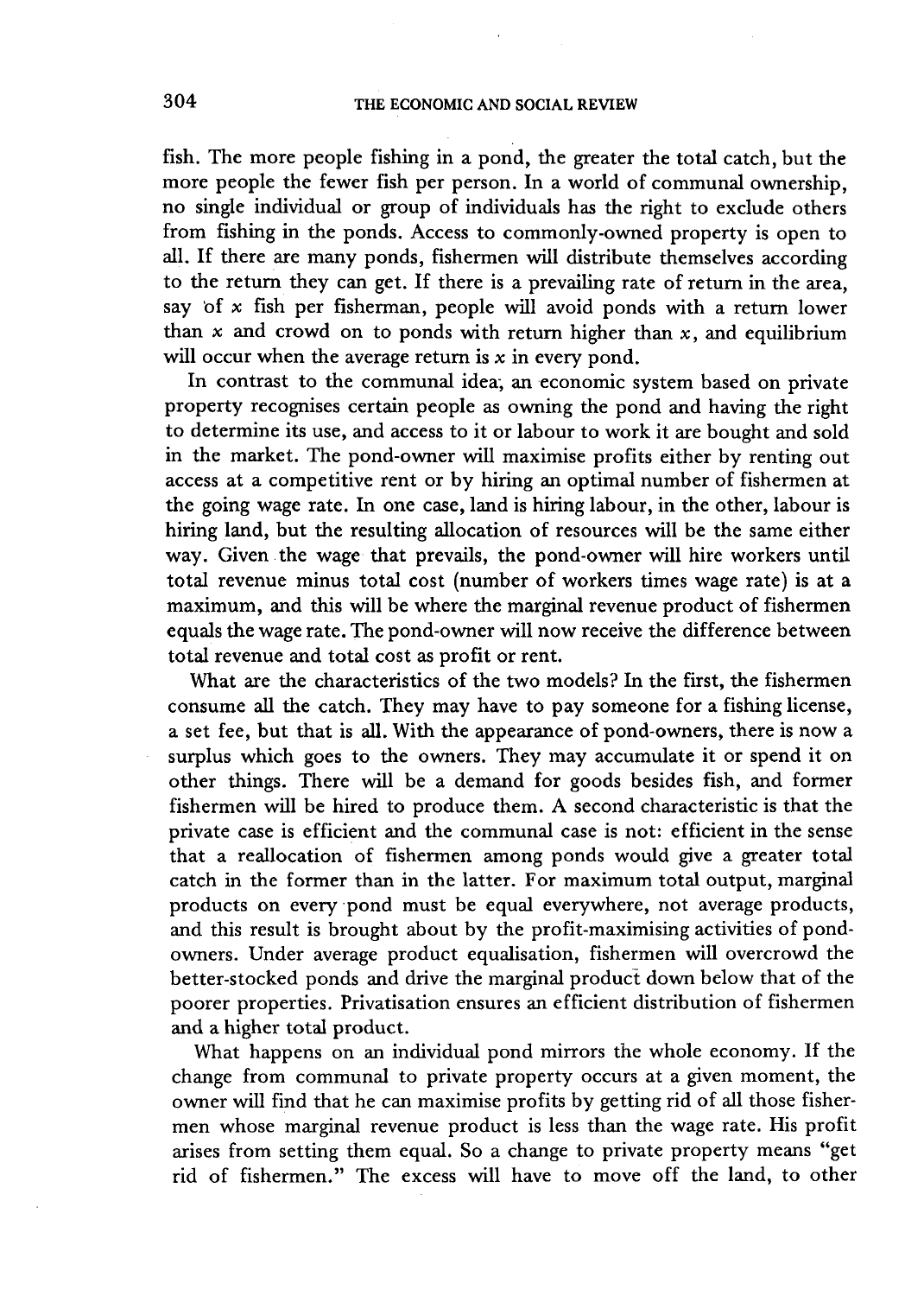employment. For the whole of society, fishermen will move from the better ponds to the less good ponds, to previously unoccupied inferior ponds, or non-fishing occupation.

A final significant result is that the ponds that have shifted to private ownership now have a lower labour/water ratio and may shift to less labourintensive forms of fishing. To switch the example, what looks like sheep driving out men, or pasture supplanting tillage — what the Irish called the "flocks and herds doctrine"  $-$  may actually be the result of privatisation.

The private property model is, of course, that of our elementary economics textbooks. Property is owned; profits are maximised; factors of production have their prices and are allocated by the supply and demand mechanism of the market; efficiency conditions are obeyed. (There is nothing in this model that excludes long-term contracts between owners and workers.) The communal model describes a feudal economy without exclusive property rights, where serfs pay tribute (the fishing license) to the lord at a level fixed by more or less unchanging custom. And they have access to land, which they cannot be denied, as a matter of membership in a group. Land and labour are not allocated by market mechanisms but by a web of custom and mutual rights and obligations. Here no one is self-consciously maximising profits, and land and labour have significance outside their roles in the market-place.<sup>2</sup>

It is not suggested that an economy based on communal property notions ever existed historically in Ireland, but only that two different concepts of property and hence of landlord-tenant relations co-existed right into the nineteenth century, and that one of them derives from communal property ideas. Private property means the right to exclude; communal property means the right not to be excluded; the notion that tenants have a prescriptive right of occupation implies a view of property as communal. Tenant payments to landlords from this view point are set by custom and changed infrequently and cannot be altered unilaterally at will by landlords. The landlord views his tenants as something more than a source of income and does not mind having a lot around. This could be because he has some tie with families who have been on his estate for years, or it could arise from the fear of the consequences of evicting. Whether grounded in paternalism or coercion, all tenants are not interchangeable to him and represent more than a source of income. $3$ 

Tenant payment to landlords in this case is not a rent for the use of land which is set by changing market forces. It is indeed a payment for the use of

**<sup>2.</sup> There are of course many societies with communal property rights besides feudalism, and there is a vast literature on Asian, African, and preliterate societies with communal economic institutions.** 

**<sup>3.</sup> The classic landlord of this type is the Scottish chief who, when asked what his rent roll was, replied "Five hundred good men and true".**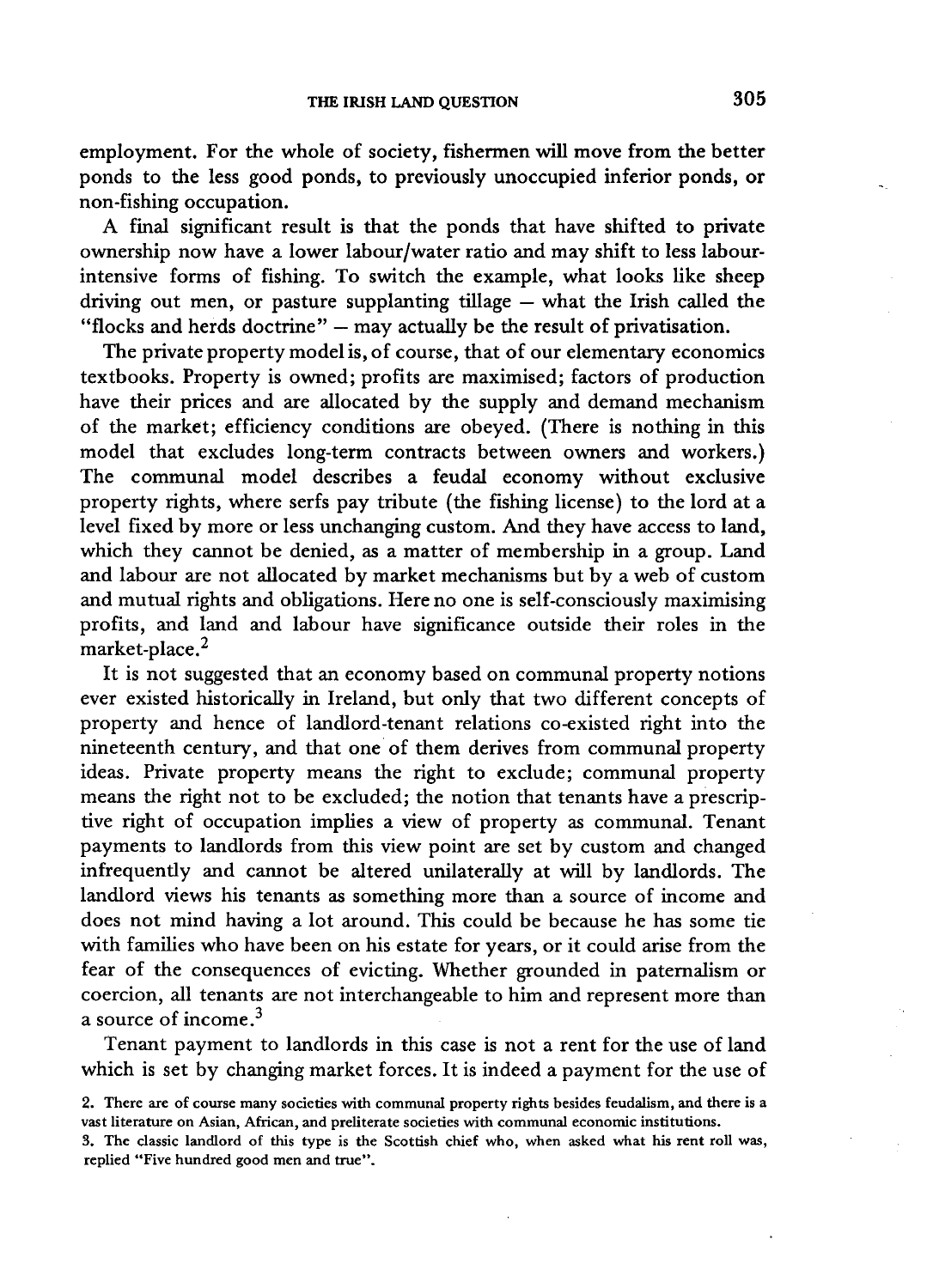$\lambda$  = a ticket on to the estate  $\lambda$  = and its price can fluctuate, but the custom is that the landlord not raise the price so high that a sitting tenant cannot pay it. If the tenant cultivates his land reasonably well and lives modestly, the landlord is entitled to receive a payment out of the surplus he produces, but not a share so large that the tenant cannot survive. The landlord is not entitled to say to a tenant, "If you don't pay the price I ask, I know someone else who will." Auction is ruled out, because it could extinguish the tenant's right to his holding. It is not considered fair, and no humane landlord would do it. Property is not communal, but it is not private either: the tenant has a right to be there, not inalienable but subject to restriction, and the landlord has a right to rent but also subject to restriction. It is this view that I ascribe to a significant number of Irish tenants in the nineteenth century.

But if the payment is to be tailored to a "just price" and considerations of equity regarding the ability of the sitting tenant to pay, there is no way for land allocation to be completely efficient. No automatic mechanism exists for replacing an inefficient tenant with an efficient tenant, or for consolidating holdings in the event of economies of scale, or for a more efficient technology to drive out a less efficient. There is no way to maximise profits, because that implies raising rents to diminish the number of tenants. To the extent that rent-setting in Ireland followed this model, the economic mechanism ensuring efficiency was hampered.

My argument is then that two concepts of property co-existed in Ireland, with their respective institutional arrangements for land allocation and their respective views of landlord-tenant relations, and that much of nineteenth century Irish history can be explained in terms of the change and conflict between them. Before considering the evidence for this argument, we can briefly relate this approach to some other descriptions of nineteenth century Ireland.

The view that overall efficiency in the Irish economy was restrained by a self-sufficient peasant sector that did not participate in the market economy — the Lynch-Vaizey (1961) dual-economy thesis — has not been taken up seriously by economic historians. It has been rejected on the ground that Irish peasants were involved in a market economy and can be shown to have been responsive to market forces for a long time before 1800. Presumably involvement in the product market is thought to lead to an efficient solution by way of the factor price equalisation theorem. However, this argument fails if product markets are accompanied by factor markets in which participation is only partial and in which strong elements of imperfection are present.<sup>4</sup> In this sense, viewing land as either outside the market or as

**4. I have benefited greatly from an unpublished manuscript by Eckaus (1970).**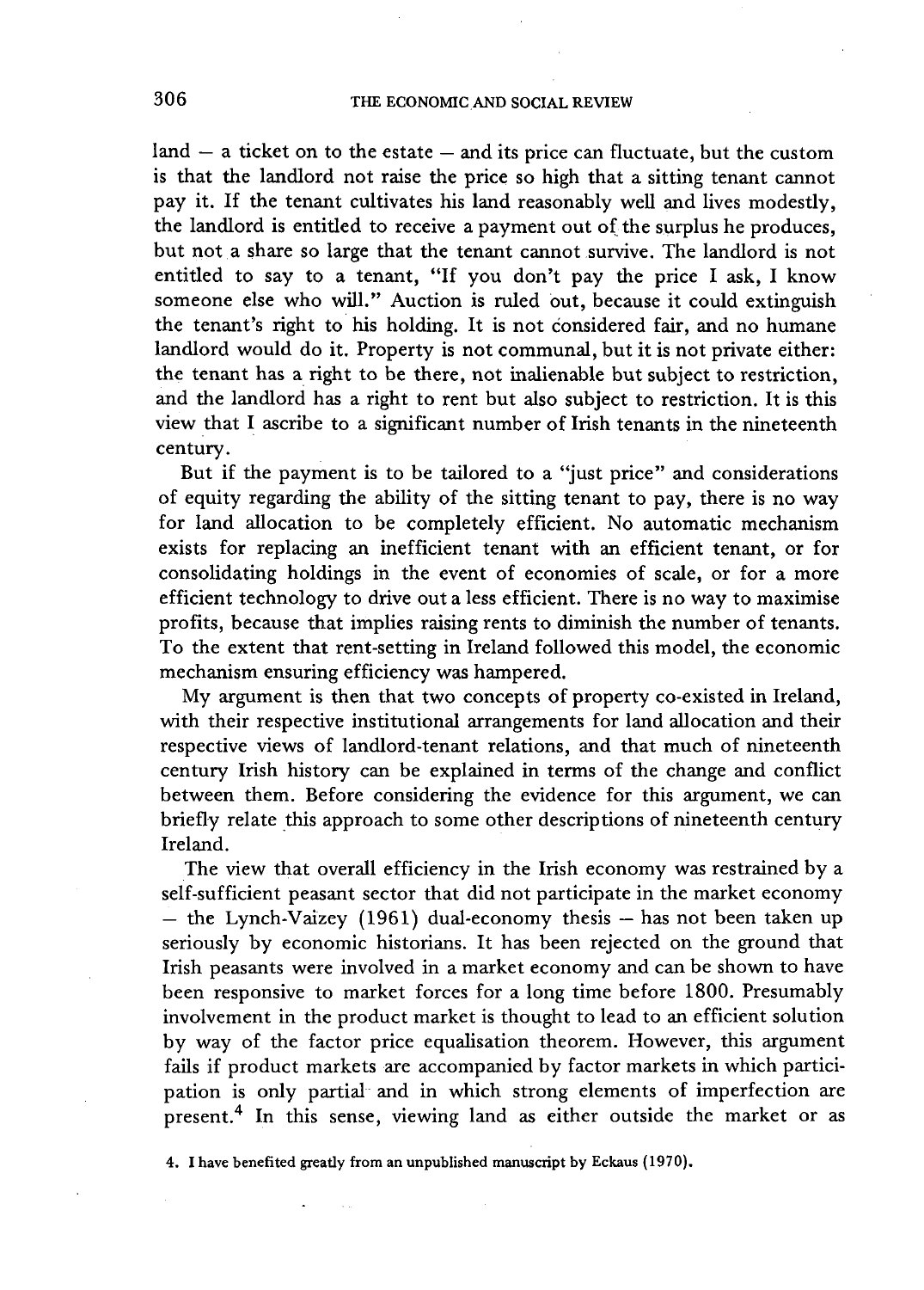imperfectly involved in the market supports a kind of dual economy view. (Labour market imperfections would have the same result.)

Marxian theory holds that the shift from communal to private ownership expropriated the peasants and provided the original capital which fuelled the capitalist system and industrial development, while simultaneously "immiserating" the displaced-peasants-turned-proletarians. This scenario, involving a transition to capitalist agriculture on the one hand, and industrialisation on the other, clearly fails to describe Ireland, although a Marxist argument could be made that the explanation lies in landlords' failure completely to expropriate the tenants. In any case, a simple class-struggle story does not fit the facts adequately.

There was conflict over property rights as some landlords tried to move from communal to nrivate property institutions, but not all Irish landlords shifted at the same time and not all shifted fully. There continued to be landlords who were not strict profit-maximisers, who charged less than competitive rent, and who did not always disturb sitting tenants when it was profitable to do so. In the literature they are called "old" landlords or "good" landlords or "large" landlords: the profit-maximisers are called *nouveaux riches* or "middle-class Catholic landlords" or "Encumbered estate landlords" or "hard-hearted" or "rack-renters."<sup>5</sup> The two types are familiar; the relevant characteristic is that they play the game by different rules. Moreover, simple class-struggle stories miss the point about the tenantry as well. In nineteenth century Ireland there were, of course, many tenants to whom land was strictly a commercial proposition. If such tenants were more efficient, had better access to capital, were in a position to take advantage of economies of scale  $-$  large graziers come immediately to mind  $-$  it would be in their interest to outbid their smaller neighbours. Thus, enforcement of older institutions for land allocation would require not only landlords but also tenants to observe the old customs, or, if the customs did not prevail everywhere, that deviating landlords and deviating tenants alike be coerced into observing them.

## $III$

The legal framework that views land as a commodity like any other, to be auctioned off to the highest bidder with no prescriptive rights inhering

**<sup>5.</sup> One example of many, but from a distinguished source: "Those who have bought estates under the (Encumbered Estates Act) are, I believe, in the great majority of cases much harder landlords than their predecessors . . . They had no connection with the tenants and did not feel that the tenants had any moral claim upon them . . ." On the other side, this author explicitly recognised that 'There are at present in Ireland a very great number of tenants who do not pay a full rent" (Mill, 1870, pp. 115- 116).**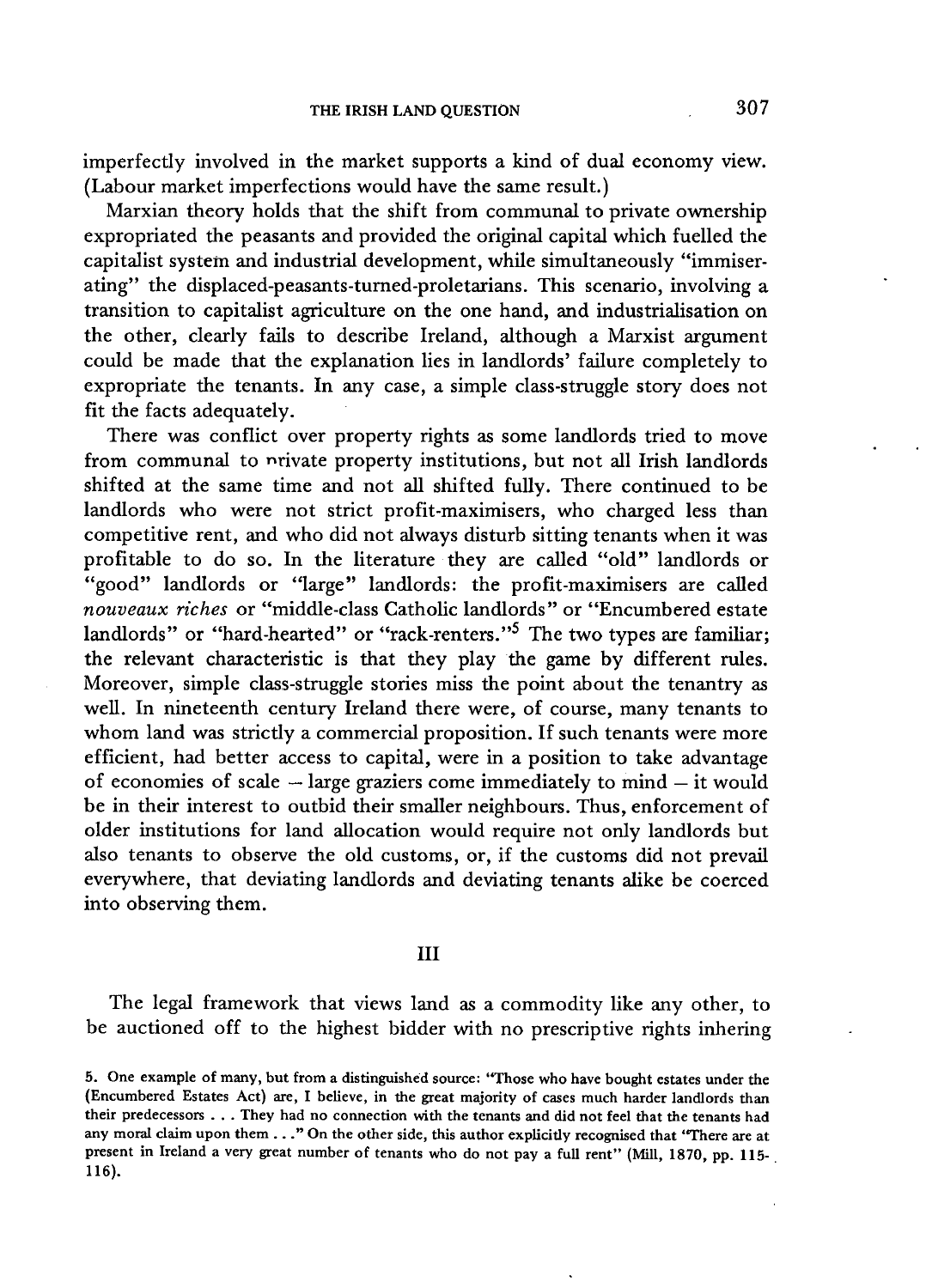in the sitting tenant, developed in the nineteenth century and co-existed with an older tradition. It is a commonplace that eighteenth century concepts of common law depended on notions of natural justice and right reason. The common law was viewed as a body of fixed doctrine to achieve a fair result between private litigants in individual cases. Thus, eighteenth century law contained protective, regulative, and paternalistic elements, and eighteenth century notions of jurisprudence continued to aim at regulating the substantive fairness of economic exchange. This is exemplified by many doctrines, notions about usury, prescriptive rights, just price. Above all, law was conceived "as a paramount expression of the moral sense of the community."<sup>6</sup> Natural justice loomed, in Holmes's famous phrase, like a "brooding omnipresence in the sky." The notion that two parties down below could enter into a contract at law which was enforceable regardless of a social evaluation of fairness is a nineteenth century idea, which developed at different times in England, the United States, and Ireland. The eighteenth century thought there was an equity in agreements which society recognised quite apart from what the parties to the agreement assented to; the law would not enforce what it viewed as inequitable contracts.

Legal developments in the nineteenth century saw the separation of law and morality, exemplified by an attack on equitable doctrines of substantive justice in contract law. In the end, there is no equity in agreements which society recognises apart from that to which the parties to the agreement assent. Nothing remains up there in the sky. The objective evaluation of the market has come to supply principles of distribution which are viewed as neutral, and it has become the task of law to mirror the market. The issues at law have shifted from fair price conceptions to meeting-of-mind issues, and any substantive inquiry into equivalence of exchange has been barred. A will theory of contract has emerged and a new, abstract view of property has developed, emphasising its productive and developmental uses, while eighteenth century views were based on quiet enjoyment notions. The two conceptions, of course, are not between English and Irish law but within English common law.

The timing of the transformation is obviously difficult to pinpoint, because it was such a complicated process. Land law was among the last to be modernised. Simpson (1961) dates the change for England at 1823; Horwitz (1977) for the United States sees the process occurring between 1780 and 1860.' From this point of view, the legal and legislative history of nineteenth century Ireland from the 1840s until the 1880s is primarily an effort to

**<sup>6.</sup> The argument that follows draws heavily on Horwitz (1977, p. 251).** 

**<sup>7.</sup> A useful summary of Irish land law is found in Donaldson (1957, chapter 6), see also Horwitz (1977).**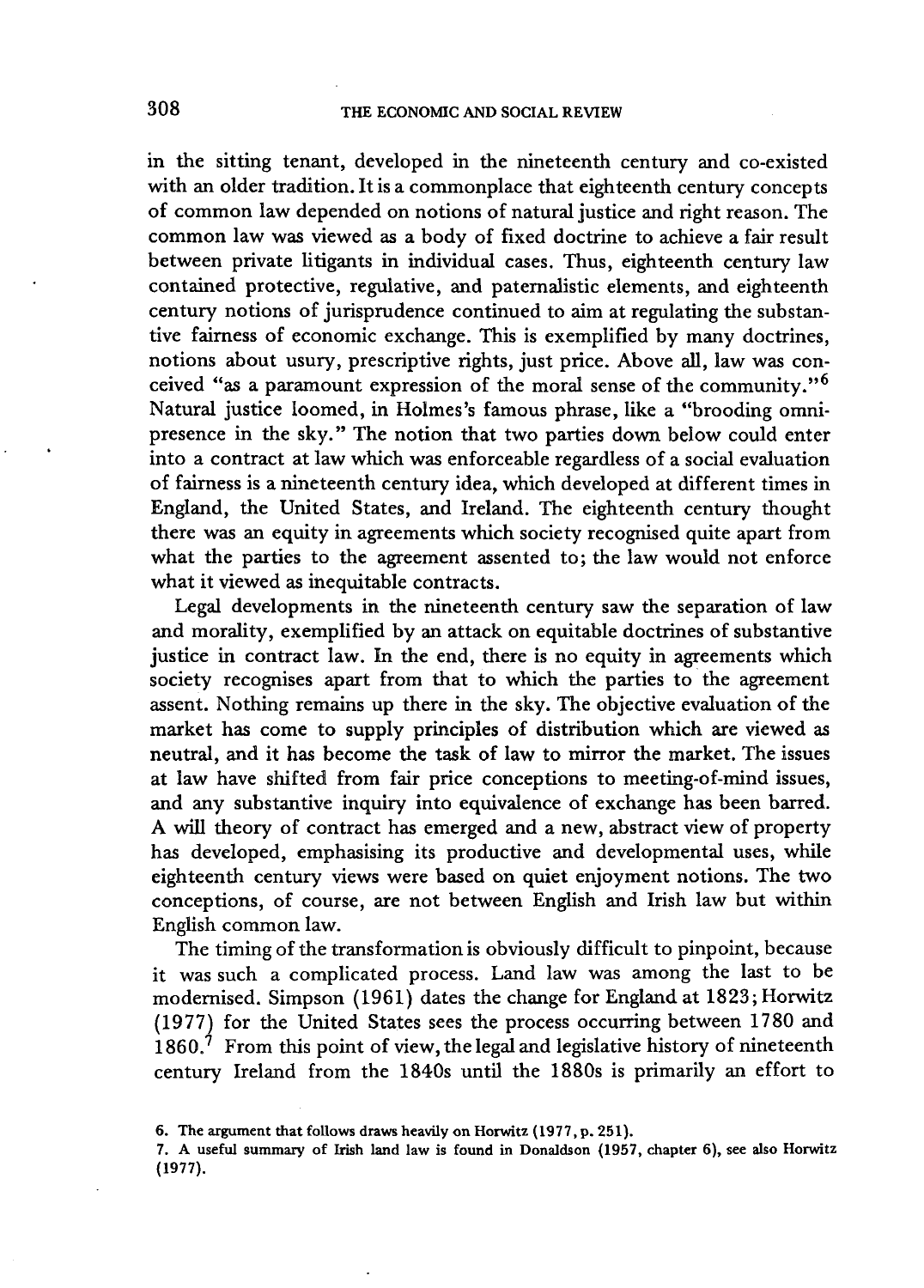make the land laws conform to the prevailing nineteenth century economic doctrines about the market. Consider first the Encumbered Estates Acts. Until the nineteenth century, the social and political structure of England created a strong incentive to retain land in the family. This was the route to political power and social prestige, and law was greatly concerned with tying up land. Of course the result of devices for tying up land was to remove it from the market. But the nineteenth century concern with economic development and efficiency required that factors of production be allocated by the market, free to move to the most profitable uses. Tying up land thus deprived the country as a whole of the proper development of its resources. Moreover, the family itself might even suffer by being saddled with an estate which it could not afford to develop and which it was powerless to alienate. The Encumbered Estates Acts epitomise the triumph of the new way of thinking about landed property, and Free Trade in Land is justified by considerations of economic development and efficiency. As Professor Richey (1880) observed, after these acts "the landlords' estates (were) being purchased in the Encumbered Estates' Courts as simply an expeditiously as furniture at a sheriff's sale." That was their aim.

The next logical step was to enable landowners to deal with their estates as if land were no different from any other commodity. This was brought about by the Deasy Act of 1860, which swept away all lingering vestiges of feudal tradition. It was this act that laid it down that the relation of landlord to tenant was to be founded on contract, express or implied, and not on older doctrines.

Henceforth the landlord was to differ from the village baker, butcher, grocer, or publican, merely in the nature of the article in which he traded. Feudal duties perish with feudal rights: the owner of land lets it to the tenant and the tenant hires the land from the landlord; the transaction does not differ and it was intended that it should not differ  $-$  from the chartering of a ship or the hiring of a street cab: the hirers of land henceforth owe no special respect, and need show no deference to their landlord: if the tenants pay the rent which they have agreed to pay, and perform the agreements of the letting, they are as independent of the landlord as of the village huckster — when they have settled their pass-book; but, if so, what claim have they longer on their landlord for protection, assistance, or forbearance? Why should he, more than any other, be expected to aid the poor, assist in local charities, give a site for the parish chapel, or be considerate in the collection of his debts? (Richey, 1880, pp. 57-58).

And, I would add, show especial tenderness to sitting tenants.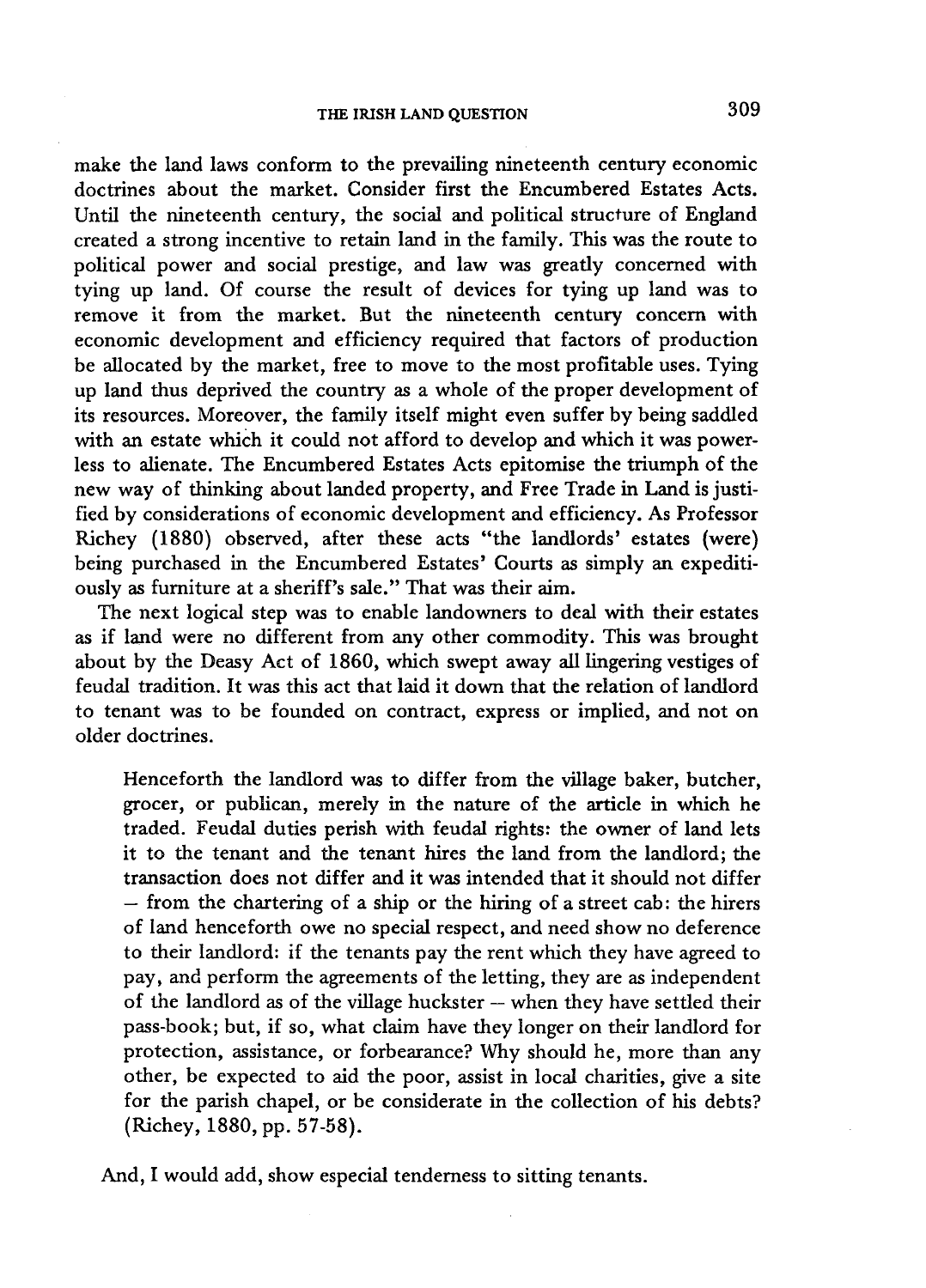The third important piece of legislation aimed at modelling land law to further economic development is the Land Act of 1870, in particular that portion that pertains to compensation for improvements. These provisions go to the heart of what we may call the Pigovian version of the Irish land question. In English law, as noted, a tenant who made improvements on his land had no right to them, and any fundamental alteration by a tenant of the condition of the land constituted waste, for which he was liable. The English courts had made an exception for removal of fixtures for carrying on a trade, but not for agriculture.<sup>8</sup> This was the aim of the compensation clauses in the Land Act of 1870. In this instance the remodelled law was sought by tenant interests, not by landlords, but it is part and parcel of the new ideology. The drafters of the compensation clauses accepted the land tenure explanation of Irish poverty, which they understood as a proposition in welfare economics, and they responded favourably to what they thought the tenants wanted. But if it was a mistranslation of what the tenants wanted, it is not hard to see why the Land Act of 1870 failed to satisfy their aspirations.

## **IV**

By 1870 there was fully in place a legal framework in which land was treated in accordance with the requirements of a free market economy aiming at economic development. These new legal concepts were not unanimously agreed to by all sectors of Irish society. First, the Roman Catholic Church never assented to the overthrow of pre-commercial anti-developmental forms of law and the replacement of natural law concepts by utilitarian and instrumental approaches.<sup>9</sup> I have argued that not even all landlords did so, and that the live-and-let-live attitude of Irish landlords lasted far into the nineteenth century. Rack-renter remained a term of opprobrium to some in the landed class as well as outside it. What a good landlord did, in Samuel Clark's phrase was grant "non-contractual privileges" — in arrears, abatements, tenant right, moderate rent, few evictions (Clark, 1979, p. 240). To charge what the market will bear, to squeeze tenants, to evict families who had been on the estate for generations, was, I think, not considered respectable behaviour by a significant, though declining, proportion of Irish landlords. Moreover, landlords who attempted to behave in that way found it

**9. I am indebted to Professor Emmett J . Larkin for earlier conversations on this point.** 

**<sup>8.</sup> There was no need to extend the exception to agriculture in the United States, because the rule governing waste never took hold here. In Van Ness v. Packard (1829), Justice Story expressed the view that the right of removal of fixtures had clearly to be granted in order to encourage the tenant to devote himself to agriculture (Horwitz, 1977, p. 55).**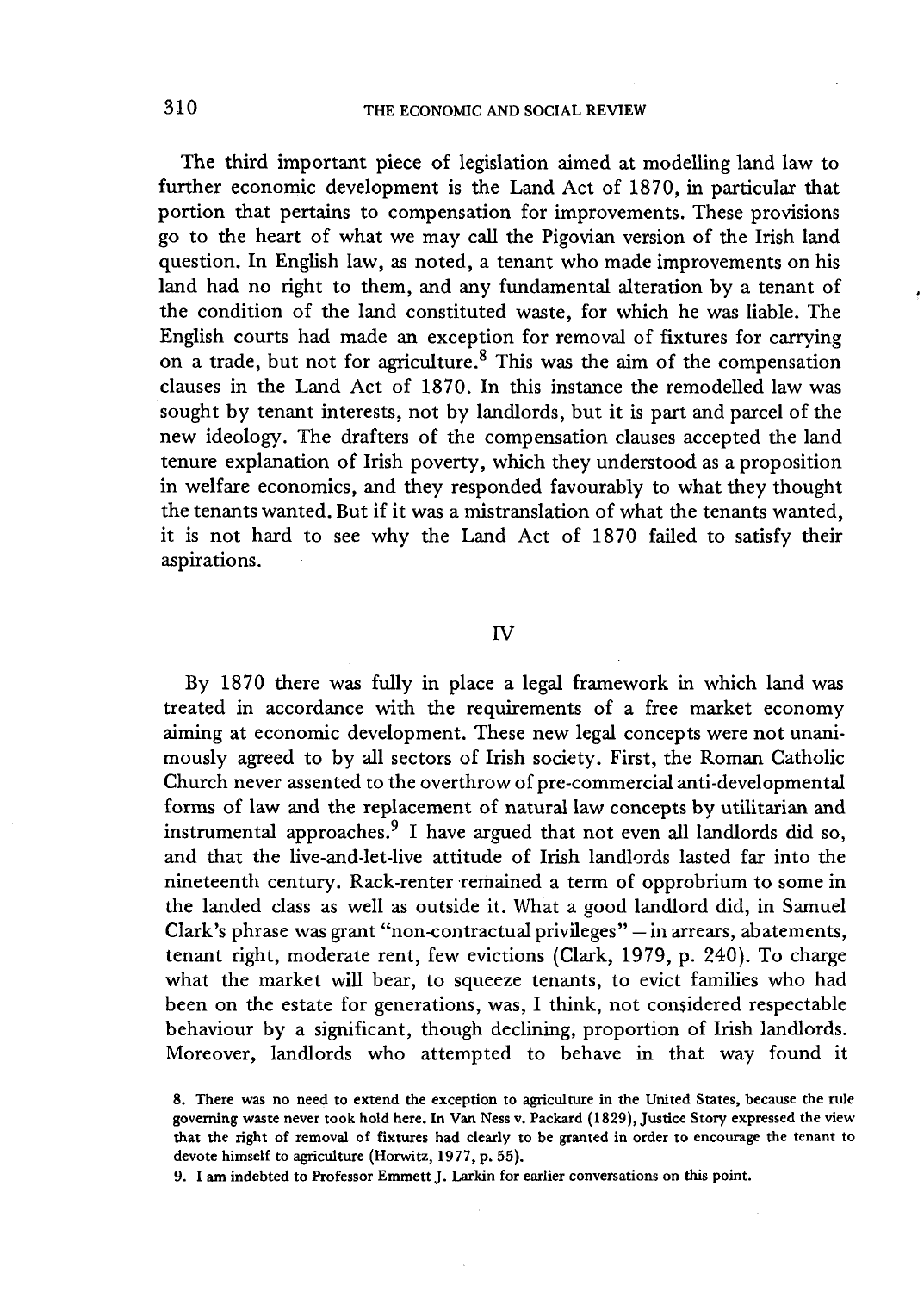extremely difficult. Custom and coercion combined to restrain profitmaximising behaviour by landlords.

It hardly needs arguing that the small tenantry did not agree that landlords had the right to auction off land to the highest bidder, to evict, to consolidate, in short to let their land of whatever terms and ask whatever rent they saw fit. The small tenant did not view his land as a commodity like any other. The identification of land with blood and local standing, which Arensberg found so characteristic of Irish rural familism in 1937, was the tail end of a deep tradition (Arensberg, 1937). "To keep the name on the land"  $-$  to hold land to maintain the continuity of the family  $-$  if these sentiments survived in remote communities fifty years ago, they were much more widespread a hundred or a hundred and fifty years ago.

It is clear that small Irish tenants believed they held prescriptive rights in their holdings. Tenancies from year-to-year persisted for generations, and tenants viewed them as practically a perpetual interest, indeed a bequeathable interest. For example, a tenant at will on one of Lord Downshire's estates referred to a previous generation of his family as "proprietor" (Maguire, 1972, p. 141). While it may sound strange to speak of "owning" a tenancy at will, in fact "proprietorship" here is a modern word for a premodern concept, and it is that concept that Lord Downshire's tenant held. Where there are prescriptive rights to land, setting rent by auction must be prevented lest the resulting level exceed what the sitting tenant can pay. The only allowable auction in this view must be by the tenant, and rent must be restrained in this event also, lest the value of the property to be auctioned be diminished. It is well known that in Ireland the tenant's interest on his holding existed whether he had a lease or not and whether he had made improvements or not. I have called it pure tenant right; Maguire called it tenant right of occupancy; William Greig in 1818 claimed that it was unknown in any other country.<sup>10</sup> The sales value of this tenant right could obviously be extinguished by rent increases. Thus, the three notions of Fixity of Tenure, Fair Rent, and Free Sale all boil down to a rent-setting institutional arrangement that will ensure the older concept of property relations. The tenant has a right to occupy the land which cannot be extinguished by rent increases; the land is not the landlord's to auction off over the head of the sitting tenant; and in fact the right of auctioning off ought to belong to the tenant if he chooses to leave the farm. The "3 Fs" are only comprehensible in terms of communal property concepts.

The co-existence in Ireland of two conceptions of property was thus mirrored by the existence of two institutions for land allocation. We know that there was auctioning off of land  $-$  "canting"  $-$  and that in the east, on

**<sup>10.</sup> See Greig (1821, p. 169), I am indebted to the referee for this reference.**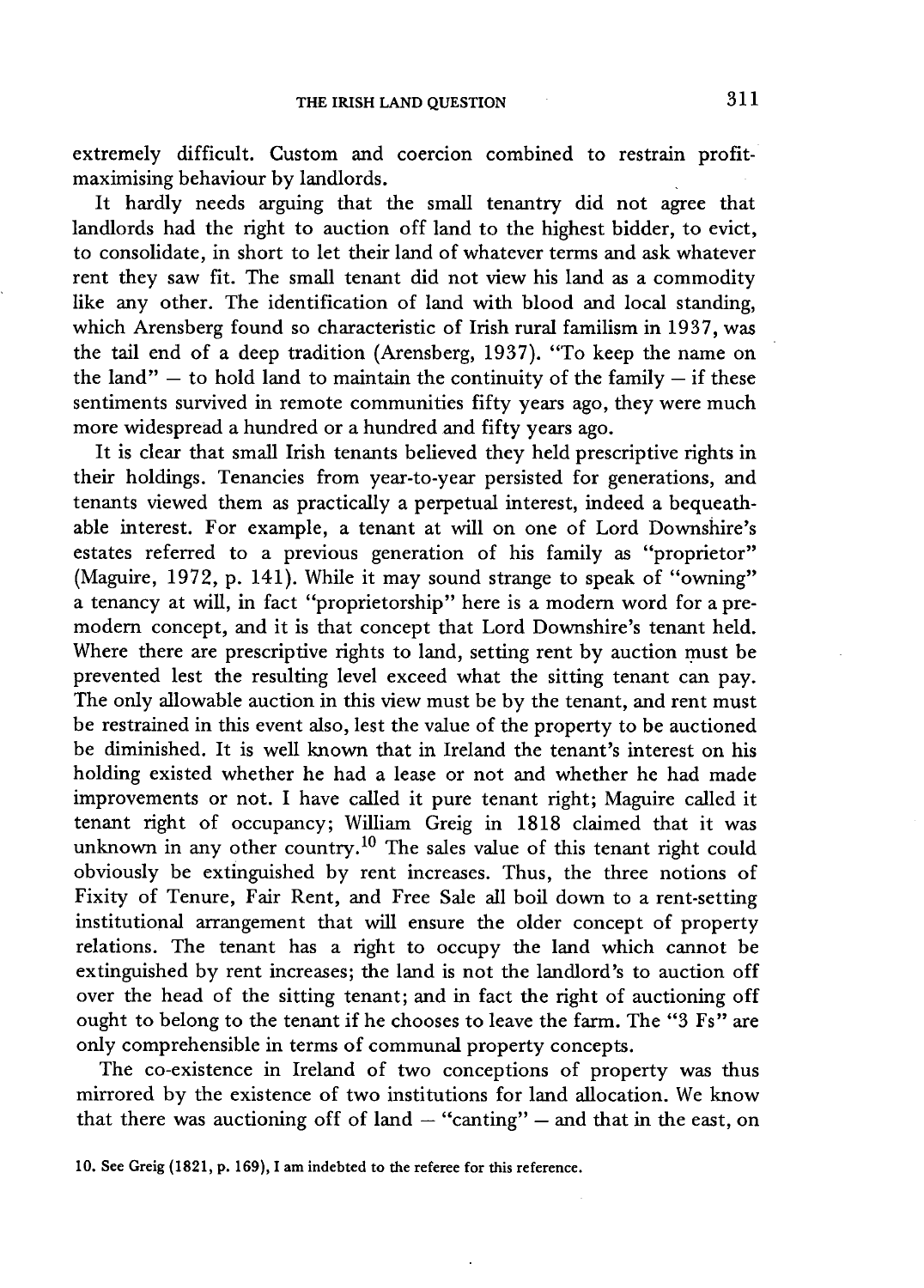large farms, and on grass farms this was usual. It is important not to underestimate the role of a competitive land market in Ireland. At the same time there is abundant evidence that rents were not set by competition everywhere. The simple existence of pure tenant right is evidence that rent was not set by auction between landlord and tenant everywhere. The data we have on sticky rents, low eviction rates, slow pace of consolidation reflect this also. We know that many estates continued to set rents by employing valuators. Their instructions typically were "to put a value on that will let the tenant live."  $^{11}$  Such rent-setting methods correspond exactly to the older view of rent, which grants the landlord a share of what the sitting tenant, with his ability, his technology, and the size of his holding, can produce. Whether the workings of a competitive land market were hampered by custom or coercion, the result would be the same: to perpetuate small uneconomic holdings in the face of economies of scale; to allocate land disproportionately to tillage when pasture was more profitable; to protect inefficient tenants and inefficient technologies; to keep capital investment below optimal levels. The persistence of problems like these are incompatible with the workings of an efficient land market but quite compatible with one exhibiting the kinds of imperfections we have described.

### V

Property is by definition an enforceable claim, enforceable by the state in modern society and by custom in earlier societies. Its justification may be grounded in notions of natural right, that it is necessary for the realisation of man's fundamental nature, or for economic development and efficiency. Different concepts of property correspond to different justifications: private and communal property are justified on different grounds. As the dominant class in England and Ireland in the nineteenth century changed its idea of the purpose property was expected to serve, the law of property was correspondingly remodelled. In parts of Ireland, but not without opposition, and with only partial success, custom continued to enforce a different concept. If custom faltered, coercion could serve. Since economic efficiency was an attribute of the legally sanctioned concept of property, then to the extent that custom or coercion succeeded in enforcing a different result, economic efficiency was hampered.

Horwitz (1977, p. 47) describes the attack on prescriptive rights in the United States in the following words:

At its deepest level, the attack on prescription represented an effort to

**<sup>11.</sup> For an example of instructions given to valuators, see Greig (1821, p. 43).**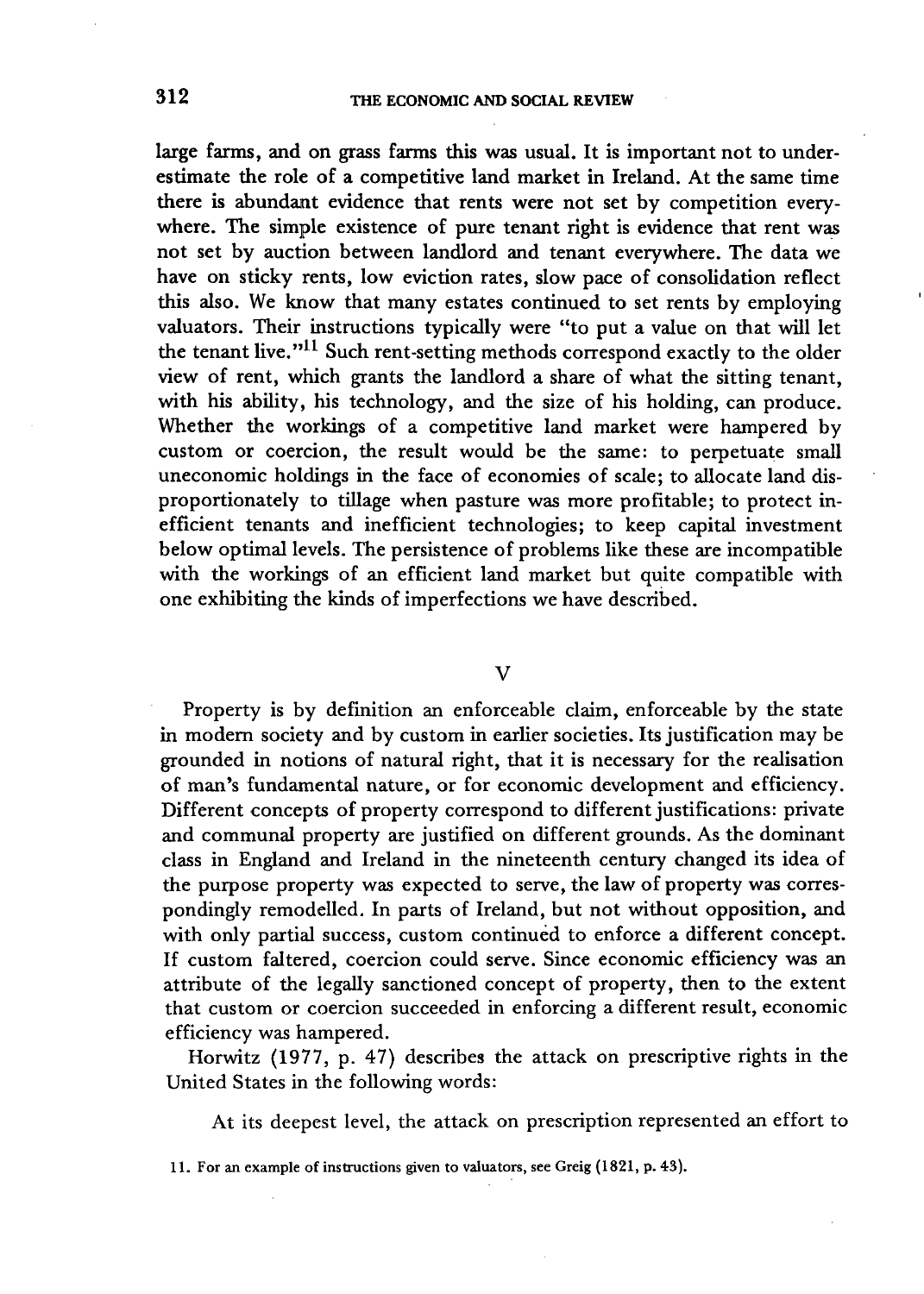free American law from the restraints on economic development that had been molded by the common law's feudal conception of property. By the second quarter of the nineteenth century the common law doctrines of prescription had been considerably narrowed to prevent exclusive rights from accruing merely on the basis of long use, and American law had moved into what Francis Hilliard, writing in another context, called "an anti-prescriptive age."

The movement to an anti-prescriptive age was stopped in mid-career in Ireland. In the late 1870s the remodelled legal code was successfully challenged by the extra-legal mass action called the Land War. The leaders of the Land League had enlisted the adherence of small tenants to the cause of political nationalism by adopting their cause and leading a direct action to achieve their aims. The Land War was a national rent strike, appealing not only to traditional tenant property concepts but also involving techniques of social action which the tenants had long practiced in their effort to enforce their view of property rights. As a result of the Land War, the tenant conception triumphed with the Land Act of 1881, when the state undertook to enforce the alternative view of property rights and ended rent determination by the working of free market institutions, replacing them by judicial fiat which acted on the principle agreeable to the tenants. This solution was short-lived, as land purchase soon turned Ireland into a country of peasant proprietorships. But until that time the conflict between the two notions of property had played a determining role in Irish history.

## *REFERENCES*

- **ARENSBERG , CONRAD , 1937.** *The Irish Countryman: An Antropological Study,* **New York : Macmillan.**
- **COHEN , JO N and MARTI N WEITZMAN , 1975. " A Marxian Model of Enclosures",**  *Journal of Development Economics,* **Vol . 1, No. 4.**
- **CLARK , SAMUEL , 1979.** *Social Origins of the Irish Land War,* **Princeton: Princeton University Press.**

**DONALDSON**, ALFRED GASTON, 1957. Some Comparative Aspects of Irish Law, **Durham , N C and London , Duke University Press and Cambridge University Press.** 

- **ECKAUS , RICHAR D S., 1970. "Market Structure and Performance of Traditional Agriculture", Massachusetts Institute of Technology, (unpublished manuscript).**
- **GREIG , WILLIAM , 1821.** *General Report on the Gosford Estates in Co. Armagh* **(P.R.O . N I 1976) p. 169.**
- **HORWITZ , MORTO N J. , 1977.** *The Transformation of American Law, 1780-1860,*  **Cambridge Mass., and London : Harvard University Press.**
- **LYNCH , PATRIC K and JOH N VAIZEY , 1961.** *Guinness's Brewery in the Irish Economy 1 759-1876,* **Cambridge: Cambridge University Press.**